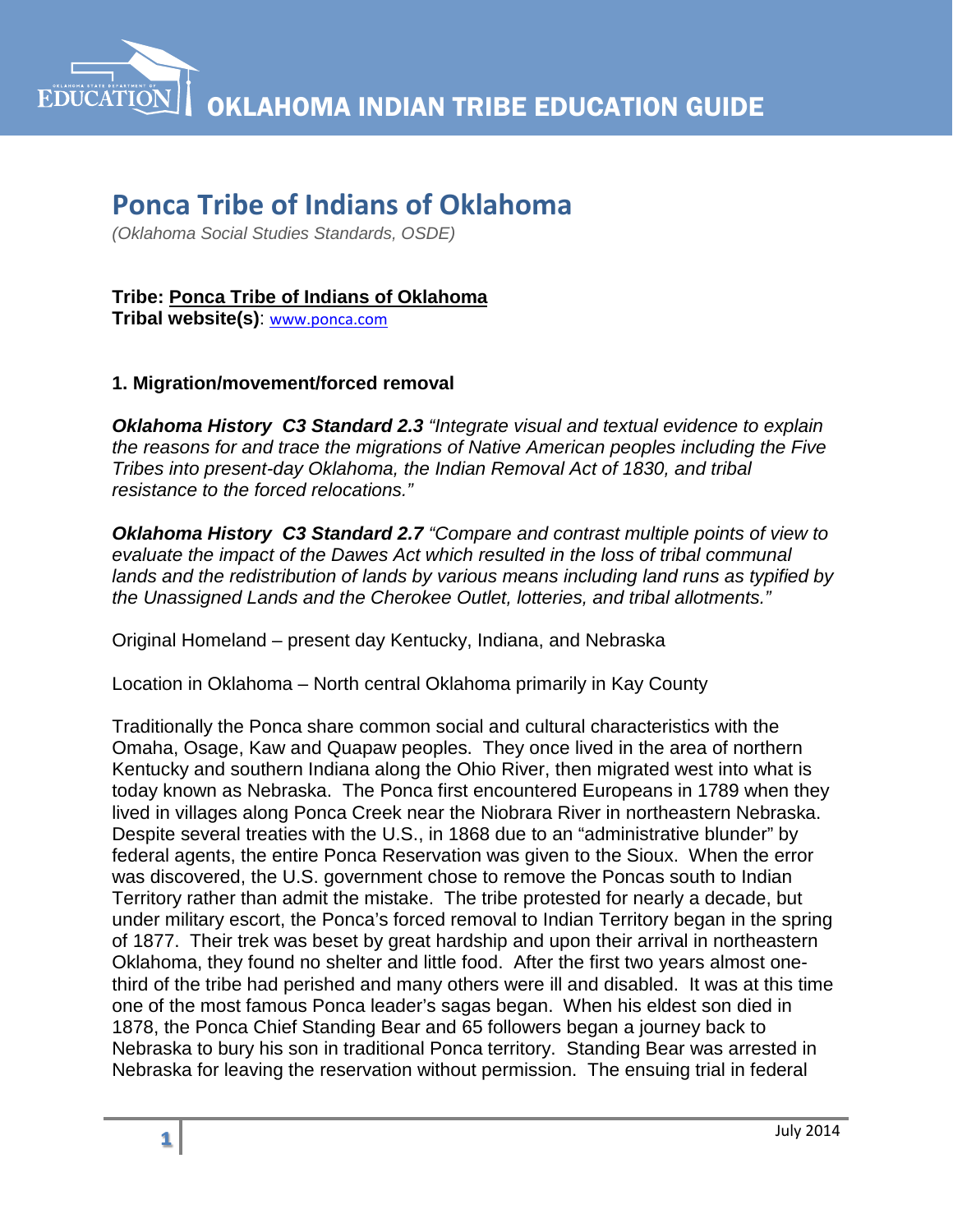court resulted in the landmark decision which declared Indians to be considered "persons" with individual rights under the law.

Allotment and the Land Rush of 1889 dramatically undermined tribal lifestyle, yet in spite of the allotments, the Ponca continued to gather together as a tribe for the winter months and take part in traditional tribal life. Late in the  $19<sup>th</sup>$  century non-Indian homesteaders began moving into areas surrounding the Ponca Reservation. In 1889 Ponca City was incorporated north of the Reservation and then a large percentage of the Ponca land was leased to the Miller Brothers and became the basis for the famous 101 Ranch. As original allottees died, the Miller Brothers purchased their allotments as they became available for sale. In 1911 oilman E.W. Marland struck oil on land leased from a Ponca tribal member named Willie Cries. It proved to be a major strike ushering in an era of unprecedented oil production in central Oklahoma. By the early 1920s local oil refineries began to dump oil waste into the Arkansas River and Ponca City used the river for disposal of raw sewage. Quickly the river water became unfit to drink, life in the river died off and the animals which had lived adjacent to the river all but disappeared, making already trying circumstances for the Ponca even more difficult. In 2010, the Ponca Tribe would win a major law case against the oil refineries and recover damages made to their lands.

#### **2. Maps**

*Oklahoma History C3 Standard 2.3 "Integrate visual and textual evidence to explain the reasons for and trace the migrations of Native American peoples including the Five Tribes into present-day Oklahoma, the Indian Removal Act of 1830, and tribal resistance to the forced relocations."*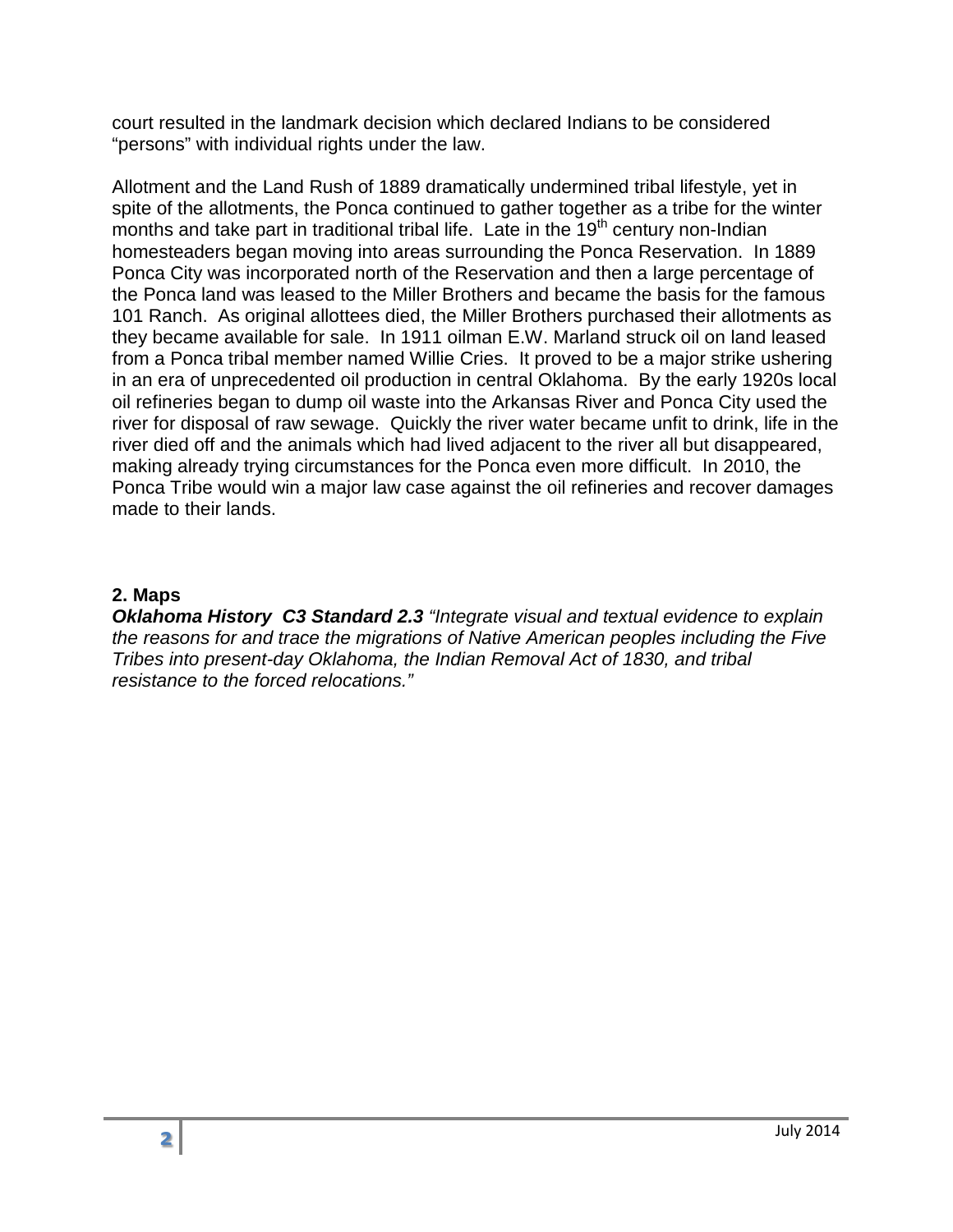## Tribal lands after 1830



## **3. Population Past/Present**

- Total tribal enrollment: 3,600
- Tribal enrollment in Oklahoma -
- Membership criteria: Enrollment is limited to those who can prove a minimum of 1/8 Ponca Indian blood from their original base roll.

## **4. Government; Chiefs vs Chairman; Elected or Paternal**

*US Government C3 Standard 3.4 "Summarize and explain the relationships and the responsibilities between national and state governments including tribal and local governments.*

*Oklahoma History C3 Standard "The student will analyze the formation and development of constitutional government in Oklahoma. 1) Compare and contrast the development of governments among the Native American tribes, the movement for the state of Sequoyah . . 2) Describe and summarize attempts to create a state constitution joining Indian and Oklahoma Territories including the impact of the Progressive and Labor Movements resulting in statehood on November 16, 1907."*

• Tribal Government leadership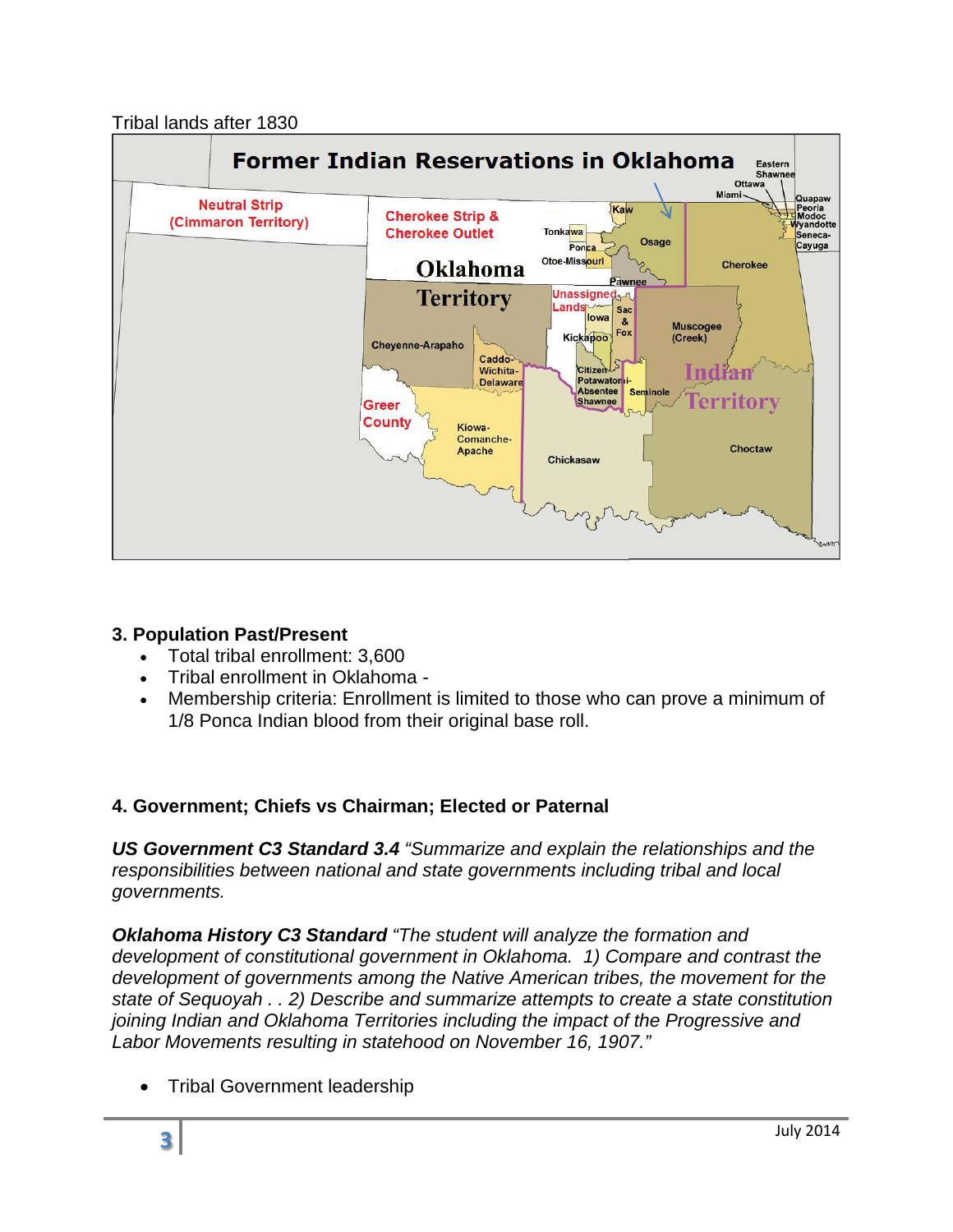The Ponca Tribe of Oklahoma is governed by an elected business committee and tribal chairperson and vice-chairperson. They are elected to four year terms.

## **5. Language Group**

*Oklahoma History C3 Standard 4.1 "Compare and contrast the successes and failures of the United States policy of assimilation of the Native Americans in Oklahoma including the passage of the Indian Citizenship Act of 1924 and the effects of the Indian Boarding Schools (1880s-1940s) upon Native Americans' identity, culture, traditions, and tribal government and sovereignty."*

#### Ponca language

Dhegiha Siouan language family. Ponca is most closely related to the Omaha language. The language has two primary dialects which dissect amongst female and male lines. Today there are approximately twenty fluent speakers of the tribal language. Language materials for learners are available at the tribal complex.

### **6. Cultural Identifiers – i.e. Mound Builders; Plains**

*Oklahoma History C3 Standard 4.1 "Compare and contrast the successes and failures of the United States policy of assimilation of the Native Americans in Oklahoma including the passage of the Indian Citizenship Act of 1924 and the effects of the Indian Boarding Schools (1880s-2013) upon Native Americans' identity, culture, traditions, and tribal government and sovereignty."* 

Ponca Tribal members attended Indian boarding schools throughout the United States to include Carlisle, Hampton, Haskell, Bacone, Chilocco, Riverside, and others. They also participated in the Armed Forces during many of the wars and conflicts the United States has been engaged in. Tragic stories upon their return to the United States from wars such as the Korean Conflict have been heavily documented. Despite their service, many were subjected to high levels of racism and poverty upon their return home.

Oklahoma Historical Society source to consider for Boarding Schools: <http://digital.library.okstate.edu/encyclopedia/entries/a/am012.html>

#### **7. Fine arts**

*Oklahoma History C3 Standard 4.1 "Compare and contrast the successes and failures of the United States policy of assimilation of the Native Americans in Oklahoma*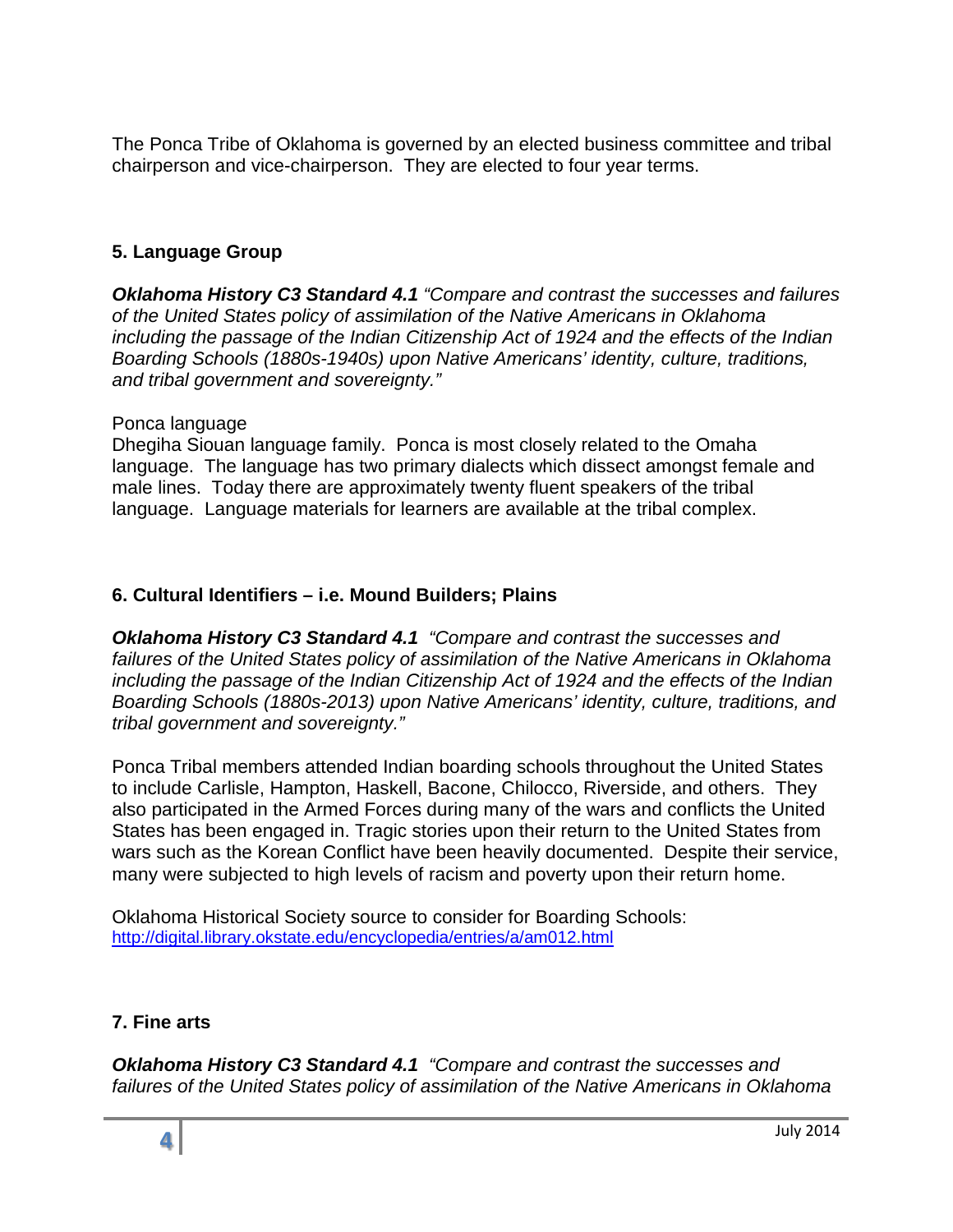*including the passage of the Indian Citizenship Act of 1924 and the effects of the Indian Boarding Schools (1880s-1940s) upon Native Americans' identity, culture, traditions, and tribal government and sovereignty."*

## **8. Significant events (ie. Massacres, Battles, Supreme Court cases...)**

*Oklahoma History C3 Standard 2.4C "Summarize the impact of the Civil War and Reconstruction Treaties on Native American peoples, territories, and tribal sovereignty including the a) Required enrollment of the Freedmen, b) Second Indian Removal and the role of the Buffalo Soldiers, c) Significance of the Massacre at the Washita, d) Reasons for the reservation system, and e) Establishment of the western military posts of Fort Sill, Fort Supply, and Fort Reno."*

In the 1700's, the Ponca Indians separated from the Omaha tribe and established villages along the Niobrara River and Ponca Creek in present Nebraska and South Dakota. There they subsisted on horticulture and bison hunts. Until the arrival of the Teton Sioux circa 1750, the Ponca's territory stretched from the Missouri River to the Black Hills. Smallpox and other diseases in the eighteenth and nineteenth centuries reduced their numbers. Sioux warfare forced their withdrawal to an area near the mouth of the Niobrara River.

The Ponca never warred with the United States, with whom they signed their first peace treaty in 1817. A trade agreement followed in 1825. In 1858 and 1865 the Ponca also signed land cession treaties in return for military protection and economic assistance. During the 1860s and 1870s, droughts, failed bison hunts, and an incessant Sioux threat brought the Ponca to the brink of starvation. Instead of honoring its treaty obligations, the United States ceded Ponca land to the Sioux in 1868. Rather than renegotiate the Sioux treaty, the federal government removed the Ponca to Indian Territory in 1877.

The Ponca removal was grossly mishandled. The United States not only failed to obtain the consent of the Ponca chiefs but also neglected to provide a reservation with adequate facilities. According to some estimates, nearly 158, almost a third of the tribe, perished during the first years in Oklahoma. After the death of his son in 1878, Ponca subchief Standing Bear returned to Nebraska with a group of followers. His arrest and trial led to a landmark decision in federal Indian jurisprudence. The court ruled in *Standing Bear v. Crook* (1879) that Indians were recognized as persons under the Fourteenth Amendment and therefore could sue for their rights. The decision split the tribe into northern and southern bands, as Standing Bear's followers were allowed to remain in Nebraska.

The southern Ponca under principal chief White Eagle settled on a 101,000-acre reservation near the confluence of the Salt Fork and Arkansas rivers in the Cherokee Outlet (present Kay and Noble counties in Oklahoma). They established winter camps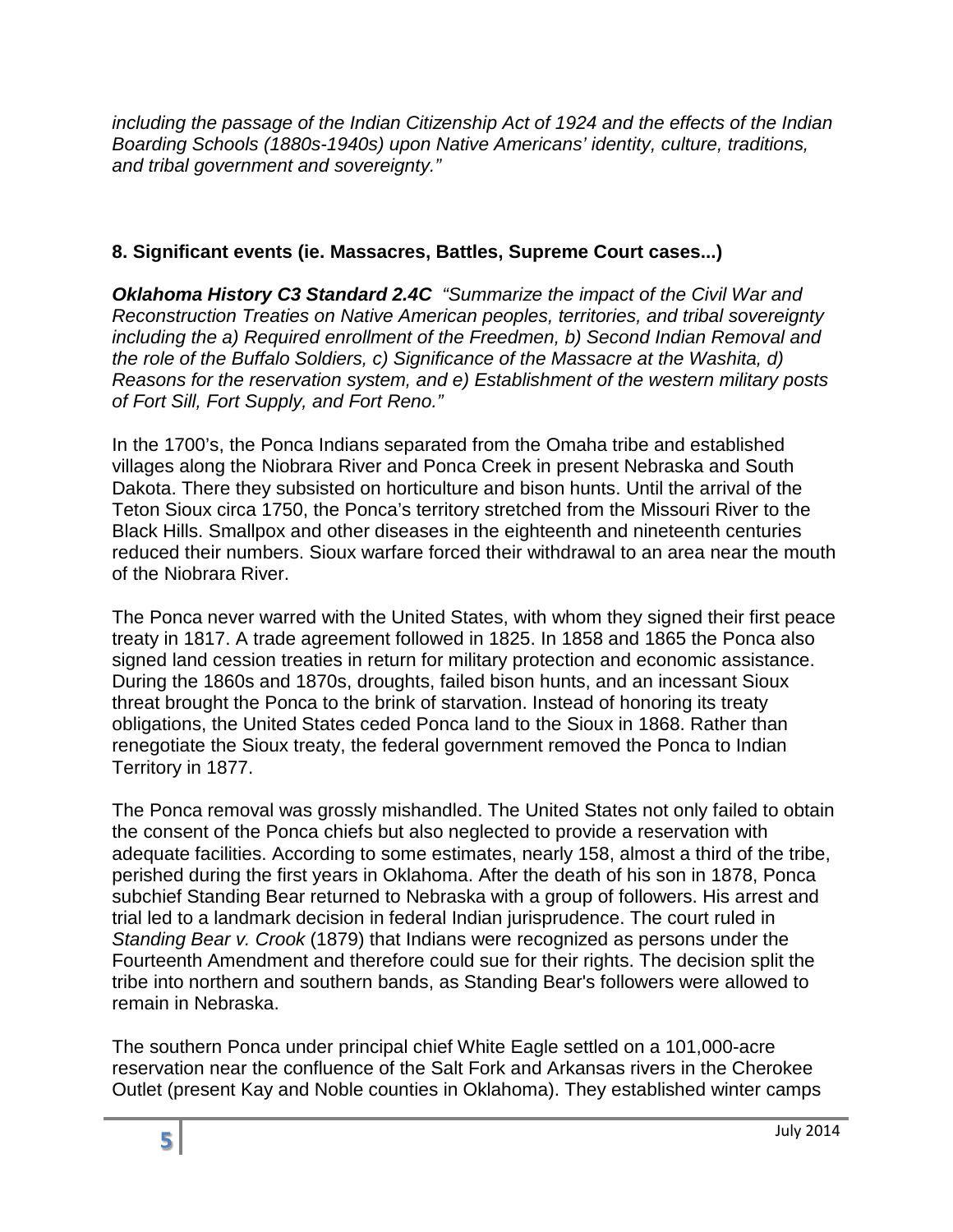along the Arkansas River, where they continued to practice their tribal customs. They leased most of their land to Euro-American farmers and ranchers, including the Miller brothers of the 101 Ranch.

Ponca culture came under pressure in the 1880s and 1890s. Agents and missionaries sought to abolish traditional dances, marriage practices, and religious customs. Despite tribal opposition, the government also imposed its allotment policy on them in 1892, resulting in the eventual alienation of much of their land. The Ponca again came under pressure after the discovery of oil on and near their reservation by oilman Ernest Whitworth Marland in 1911. The development of the Ponca and Tonkawa oil fields caused environmental problems, forcing the Ponca to abandon their winter camps along the Arkansas River and move onto individual allotments.

Despite these pressures, the Ponca continued to shape their culture. Many joined the Miller Brothers' 101 Ranch Wild West Show, which allowed them to reenact aspects of their traditional lifestyle. The introduction of the peyote religion permitted them to establish their own version of Christianity. Two educated young Poncas, Frank Eagle and Louis McDonald, were cofounders of the Native American Church in 1918.

In 1919 Ponca World War I veterans formed an American Legion chapter called Buffalo Post 38. This organization revived such traditional war-related practices as the Ponca war dance (*heluska*). Dancing remained the central expression of traditional Ponca culture. Throughout Oklahoma the Ponca were known for their knowledge of songs and dances. They made important contributions to the development of powwow culture on the southern Plains. In 1926 Gus McDonald was crowned the first world champion fancy dancer, earning the Ponca the honor of organizing the world championships each year. The annual Ponca powwow, the oldest powwow in the United States, is held every August.

In 1950 the Ponca organized a tribal government in accordance with the Oklahoma Indian Welfare Act of 1936. The tribal headquarters are located at White Eagle, five miles south of Ponca City. In 1961 Clyde Warrior, a Ponca activist, cofounded the National Indian Youth Council. Warrior's call for tribal self-determination paved the way for a new generation of Indian activists in the 1960s and early 1970s.

Turmoil characterized Ponca tribal politics during the 1970s and 1980s. Accusations of fraud and mismanagement led to a high turnover ratio of officials in the tribal business committee, the tribe's governing body. When the federal government reduced tribal funding in the 1980s, the committee began a bingo operation to increase revenues. Presently, Indian gaming is one of the most contentious issues between the State of Oklahoma and the Ponca community.

Relations between the Ponca of Oklahoma and the Ponca of Nebraska improved after the U.S. government restored recognition to the latter in 1990. Since then, both have cooperated on numerous issues, including the repatriation of human remains and artifacts under the Native American Graves Protection and Repatriation Act (NAGPRA).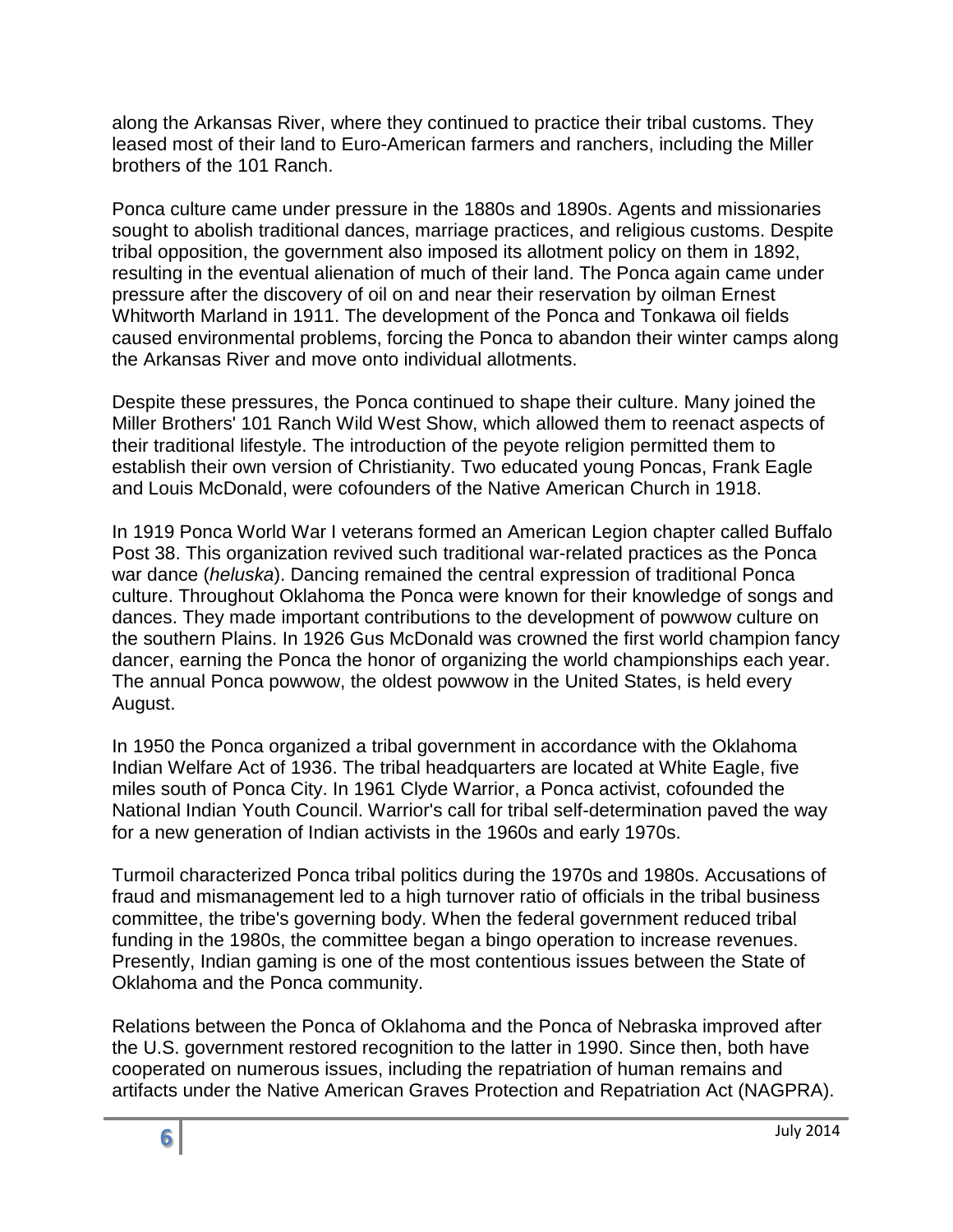One of the greatest challenges facing Oklahoma's Ponca community is the retention of their language.

Oklahoma Historical Society: <http://www.okhistory.org/research/indianrecs>

## **9. Current Information on tribe**

Since 1876, the Ponca Tribe has hosted the nation's longest running powwow.

The Ponca Tribe are the originators of the most colorful and vibrant dance in Indian Country (men's fancy). Each Sunday in April, the Ponca play their traditional shinny games at White Eagle, Oklahoma. The Ponca Tribe of Oklahoma currently provides a full range of services to their tribal members to include: health, education, housing, cultural, and social programming.

## **10. Other information (i.e. Elder testimonials; Guest speakers; Literature; Famous Tribal members...)**

The Ponca Tribe of Oklahoma is one of two Ponca tribes in the United States. The other tribe, which has its own government and tribal lands, is located in Nebraska.

Ponca Literature Examples:

**Dando-Collins, [Stephen:](http://www.amazon.com/Stephen-Dando-Collins/e/B001ILFLWW/ref=ntt_athr_dp_pel_1)** *Standing Bear Is A Person: The True Story f A Native American's Quest For Justice*

**Brown, Donald N. and Irwin, Lee:** "Ponca," in *Handbook of North American Indians*, Vol. 13, Plains, ed. Raymond J. DeMallie (Washington, D.C.: Smithsonian Institution, 2001).

**Brown, Thomas:** "In Pursuit of Justice: The Ponca Indians in Indian Territory, 1877- 1905," in *Oklahoma's Forgotten Indians*, ed. Robert E. Smith (Oklahoma City: Oklahoma Historical Society, 1981).

**Cash, Joseph and Wolff, Gerald W. :** *The Ponca People* (Phoenix: Indian Tribal Series, 1975).

**Howard, James H.:** *The Ponca Tribe* (Lincoln: University of Nebraska Press, 1995).

**Jablow, Joseph:** *Ponca Indians: Ethnology of the Ponca* (New York: Garland, 1974).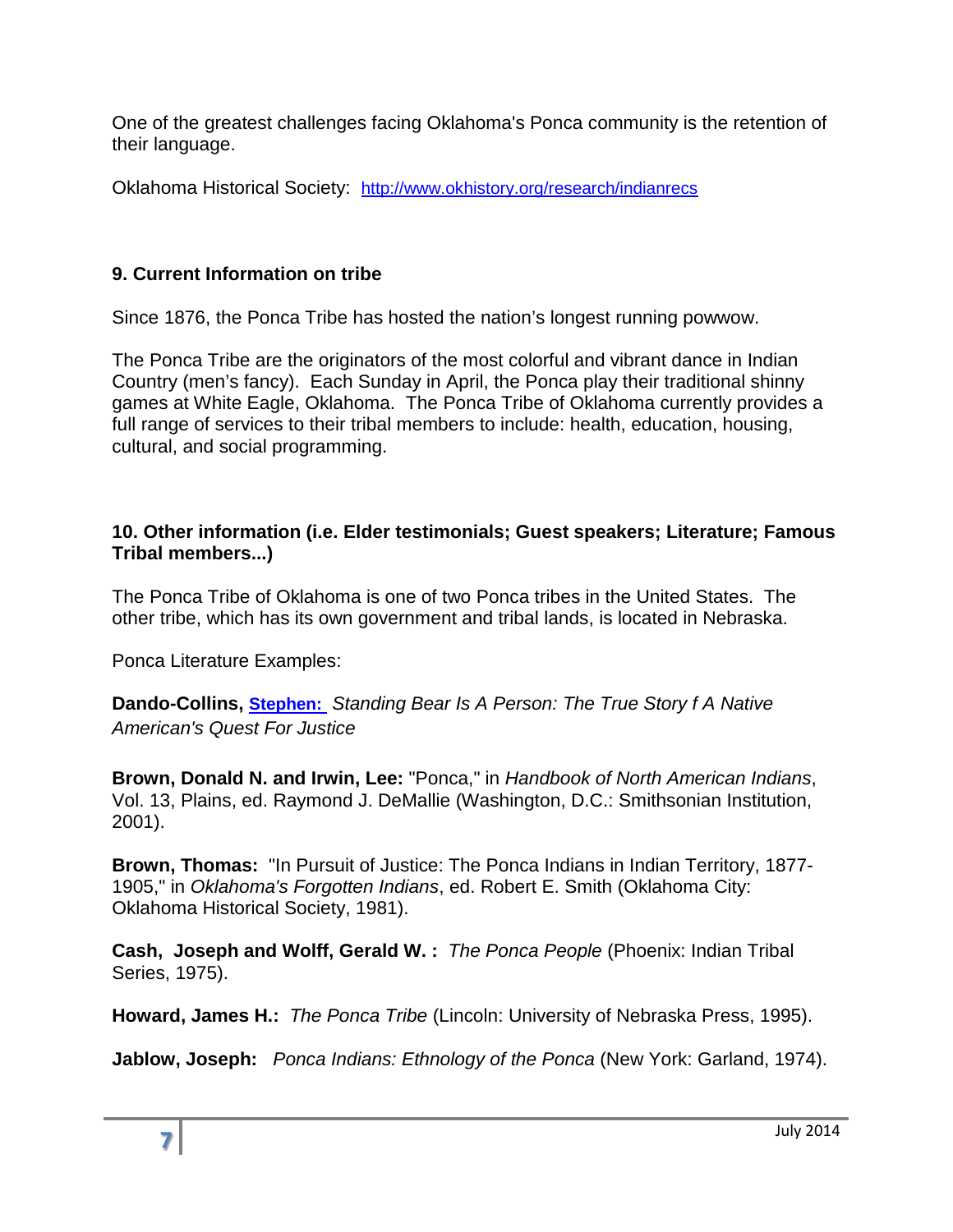**Sherer Mathes, Valerie and Lowitt, Richard:** *The Standing Bear Controversy: Prelude to Indian Reform* (Urbana: University of Illinois Press, 2003).

**Wishart, David J.:** *An Unspeakable Sadness: The Dispossession of the Nebraska Indians* (Lincoln: University of Nebraska Press, 1994).

Famous tribal members

Casey Camp-Horinek (activist) has traveled throughout North America assisting indigenous people in their struggles against colonialism.



Ponca Artist Brent Greenwood

Brent Greenwood (artist): Brent's art can be found in numerous museums, galleries, tribal cultural centers, and private collections throughout the United States.

[Clyde Warrior](http://en.wikipedia.org/wiki/Clyde_Warrior) (activist) cofounded the National Indian Youth Council. He promoted [self](http://en.wikipedia.org/wiki/Native_American_self-determination)[determination](http://en.wikipedia.org/wiki/Native_American_self-determination) and inspired many young Native activists during the 1960s and 1970s.<sup>[9]</sup>